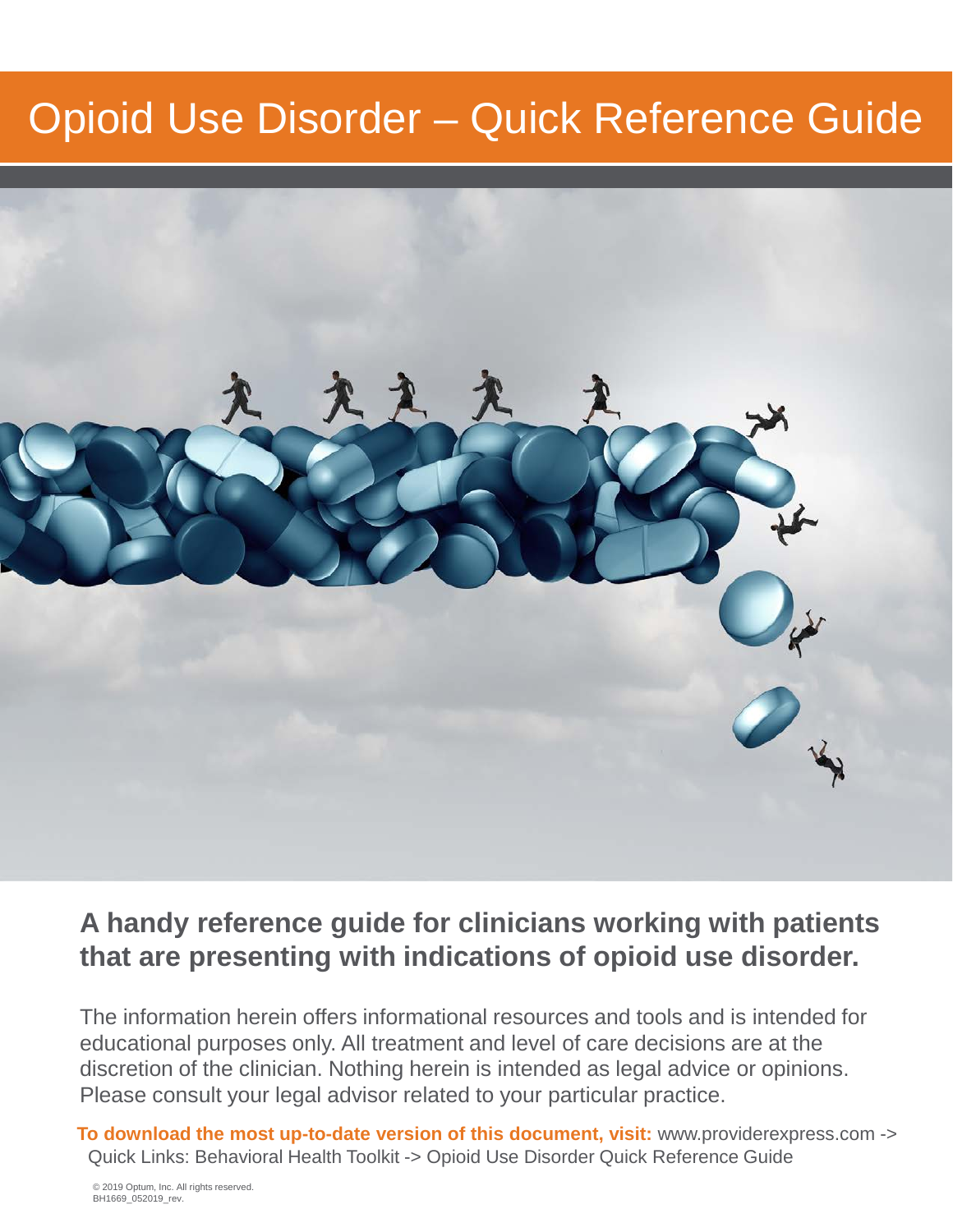

# Tools that can help you make a difference



This toolkit provides resources to help clinicians **identify**, **diagnose** and **refer** individuals suffering from Opioid Use Disorder to timely mental health resources.

## Opioid Use Disorder (OUD)

#### **Facts**

- **2.1 million Americans** suffer from an OUD.1
- In 2017, an estimated **70,000 deaths** were caused by opioid overdose, meaning **every 13 minutes** someone in the U.S. died from an opioid overdose.<sup>2</sup>

#### **Treatment is Available**

- Evidence-based OUD treatment combines both:
	- a) FDA-approved medication-assisted treatments (MAT)\*, for example: buprenorphine, naltrexone and methadone
	- b) Evidence-based OUD-focused behavioral therapy.
- Individuals who receive MAT are **50% more likely to remain free of opioid misuse**, <sup>3</sup> compared to those who receive detoxification or psychosocial treatment alone.

#### **Substance Use Disorder Helpline 1-855-780-5955**

Allow your patients to communicate with a licensed clinician 24/7 to:

- Identify local MAT and behavioral health treatment providers and provide targeted referrals for evidence-based care
- Educate members/families about substance use
- Assist in finding community support services
- Assign a care advocate to provide ongoing support for up to 6 months, when appropriate

#### In This Toolkit

- P.2…..OUD Screening Tool
- P.3…..OUD Treatment and Speaking with **Patients**
- P.4…...Referring Patients to **Treatment**

P.5……Additional Resources

*\* Note: FDA approval does not guarantee coverage by your health plan – please be sure to verify coverage based on your benefits* 

1. Substance Abuse and Mental Health Services Administration (SAMHSA). (2017). Key substance use and mental health indicators in the United States: Results from the 2016 National Survey on Drug Use and Health (HHS Publication No. SMA 17-5044, NSDUH Series H-52). Rockville, MD: Center for Behavioral Health Statistics and Quality, SAMHSA.

2. National Drug Overdose Deaths—Number Among All Ages, by Gender, 1999-2017. More than 70,200 Americans died from drug overdoses in 2017, including illicit drugs and prescription opioids (CDC Wonder) revised January 2019.

3. Calculated by Optum, based on relative risk ratios from the meta-analysis in: Nielsen S, Larance B, Degenhardt L, Gowing L, Kehler C, Lintzeris N. Opioid agonist treatment for pharmaceutical opioid dependent people. Cochrane Database of Systematic Reviews 2016, Issue 5. Art. No.: CD011117. DOI: 10.1002/14651858.CD011117.pub2, pages 17 and 19.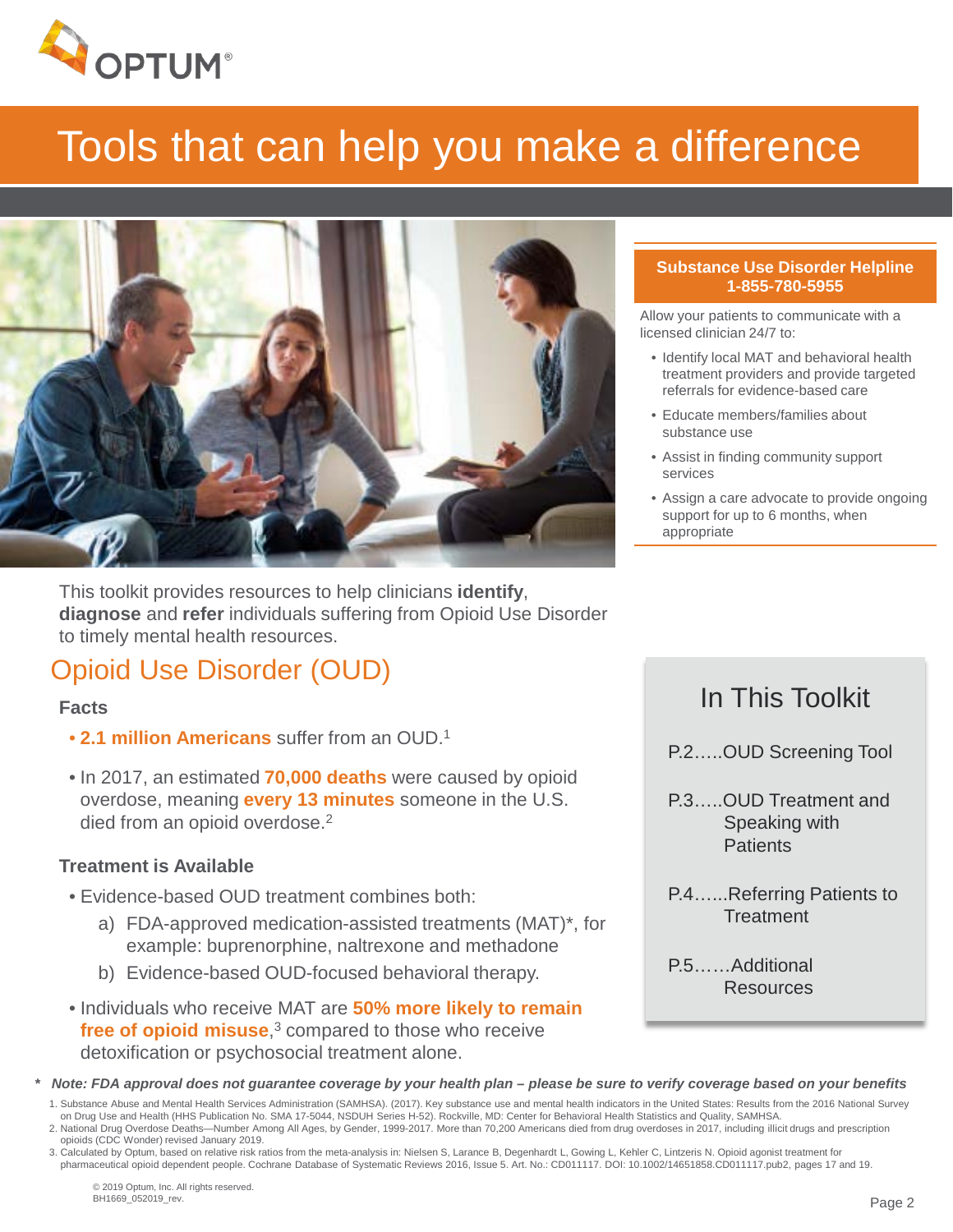# Screening for OUD

**Severity Scale Corresponding ICD-10 Code\***

**Substance Use Disorder Helpline 1-855-780-5955**

## DSM-5 Opioid Use Disorder Checklist<sup>4</sup>

|          | 1. Answer "yes" or "no" for the questions below                                                                                                                                                                                                       |                                      | Mild = 2-3 symptoms305.50 (F11.10)                                             |
|----------|-------------------------------------------------------------------------------------------------------------------------------------------------------------------------------------------------------------------------------------------------------|--------------------------------------|--------------------------------------------------------------------------------|
| 2.<br>3. | Sum all "yes" symptoms<br>Use the Severity Scale (to the right) to measure OUD                                                                                                                                                                        |                                      | <b>Moderate</b> = 4-5 symptoms304.00 (F11.20)                                  |
|          | severity based on the number of symptoms present                                                                                                                                                                                                      |                                      | Severe = $6+$ symptoms304.00 (F11.20)                                          |
|          |                                                                                                                                                                                                                                                       |                                      | * Not to be used with intoxication, withdrawal, and/or opioid mental disorders |
|          | <b>DIAGNOSTIC CRITERIA</b>                                                                                                                                                                                                                            | <b>MEETS</b>                         |                                                                                |
|          | (Opioid use disorder requires that at least 2 criteria be met<br>within a 12-month period.)                                                                                                                                                           | <b>CRITERIA?</b><br><b>Yes OR No</b> | <b>NOTES/SUPPORTING INFORMATION</b>                                            |
| 1.       | Opioids are often taken in larger amounts or over a longer<br>period of time than intended.                                                                                                                                                           |                                      |                                                                                |
| 2.       | There is a persistent desire or unsuccessful efforts to cut<br>down or control opioid use.                                                                                                                                                            |                                      |                                                                                |
|          | 3. A lot of time is spent in activities necessary to obtain the<br>opioid, use the opioid, or recover from its effects.                                                                                                                               |                                      |                                                                                |
| 4.       | Craving, or a strong desire to use opioids.                                                                                                                                                                                                           |                                      |                                                                                |
| 5.       | Recurrent opioid use resulting in failure to fulfill major role<br>obligations at work, school, or home.                                                                                                                                              |                                      |                                                                                |
| 6.       | Continued opioid use despite having persistent or<br>recurrent social or interpersonal problems caused or<br>exacerbated by the effects of opioids.                                                                                                   |                                      |                                                                                |
|          | 7. Important social, occupational, or recreational activities are<br>given up or reduced because of opioid use.                                                                                                                                       |                                      |                                                                                |
|          | 8. Recurrent opioid use in situations in which it is physically<br>hazardous.                                                                                                                                                                         |                                      |                                                                                |
| 9.       | Continued use despite knowledge of having a persistent or<br>recurrent physical or psychological problem that is likely to<br>have been caused or exacerbated by opioids.                                                                             |                                      |                                                                                |
|          | 10. Tolerance,** as defined by either of the following:<br>a need for markedly increased amounts of opioids to<br>a)<br>achieve intoxication or desired effect<br>b) markedly diminished effect with continued use of the<br>same amount of an opioid |                                      |                                                                                |
|          | 11. Withdrawal,** as manifested by either of the following:<br>the characteristic opioid withdrawal syndrome<br>a)<br>the same (or a closely related) substance is taken to<br>b)<br>relieve or avoid withdrawal symptoms                             |                                      |                                                                                |

**Instructions**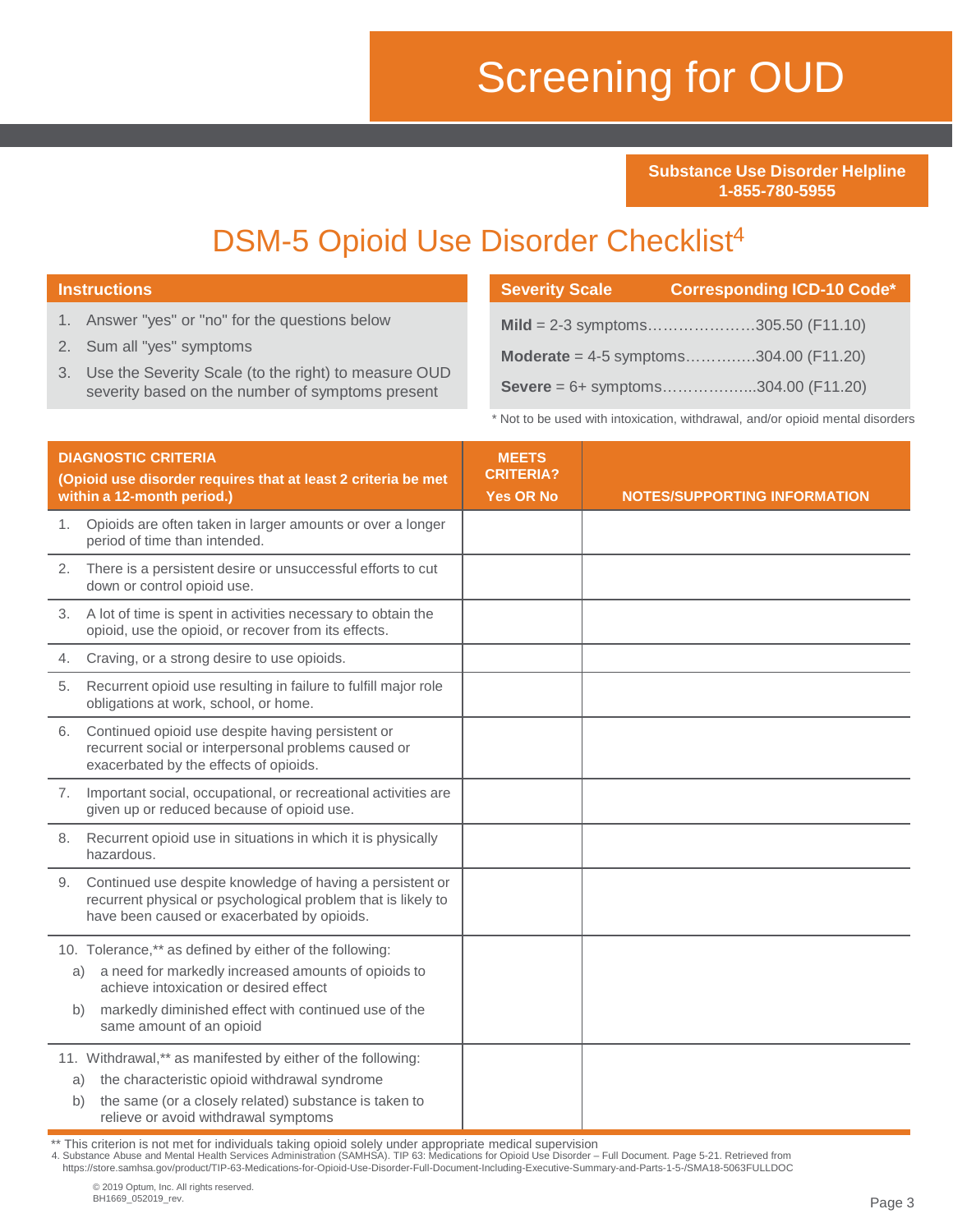# OUD treatment and speaking with patients

**Substance Use Disorder Helpline 1-855-780-5955**

## Evidence Based Treatment of OUD

It is important that patients receive **BOTH** MAT and evidence-based OUD-focused behavioral therapy. When combined there is improved adherence and engagement in patients with OUD treatment compared to patients receiving pharmacological therapy alone.

| <b>Potential MAT</b><br><b>Providers</b>                            |           | <b>Potential Licensed Behavioral</b><br><b>Therapy Clinicians</b>                               |
|---------------------------------------------------------------------|-----------|-------------------------------------------------------------------------------------------------|
| Physicians<br>Physician<br>Assistants<br><b>Nurse Practitioners</b> | $\bullet$ | • Psychologists<br>• Psychiatrists<br><b>Nurse Practitioners</b><br>• Therapists/Social Workers |
|                                                                     |           |                                                                                                 |

#### Approaching a Patient with an Initial Diagnosis<sup>5</sup>



#### **Example Language when Approaching your Patient**

- As your doctor, I am concerned about your opioid use
- Per my assessment, your opioid use is causing you/others harm
- I recommend that you stop or cut down on your opioid use.
- You are the only one that can change your behavior
- I know you can do this and I am happy to help
- Is this something that you are interested in doing?



Negative

**Patient Response** 

#### **Further Prompts**

- There is a medication that can be prescribed that may help you stop or reduce your opioid use.
- I also want to connect you with a provider to help you get counseling which is important to your long term success. Are you interested in this?
- Let's call the **Substance Use Disorder Helpline** together to get you the help you need.

#### **Further Prompts**

• As I said, you are the only one who can change your behavior. I am ready to help you if you decide to make a change in the future.

• Could I see you again in the future to discuss this again?

## Patient Follow-Ups<sup>5</sup>

#### Assess

- Opioid use since last visit
- Participation in counseling and/or self-help programs
- General medication adherence and side effects

## If Patient Used Opioids

- "Were you able to cut down on the amount used?"
- "What circumstances led you to use opioids"

5. Heinzerling, Keith, Allison Ober, Karen Lamp, David De Vries, Katherine Watkins. SUMMIT: Procedures for Medication-Assisted Treatment of Alcohol or Opioid Dependence in Primary Care. 2016. Retrieved from https://www.integration.samhsa.gov/clinical-practice/mat/RAND\_MAT\_guidebook\_for\_health\_centers.pdf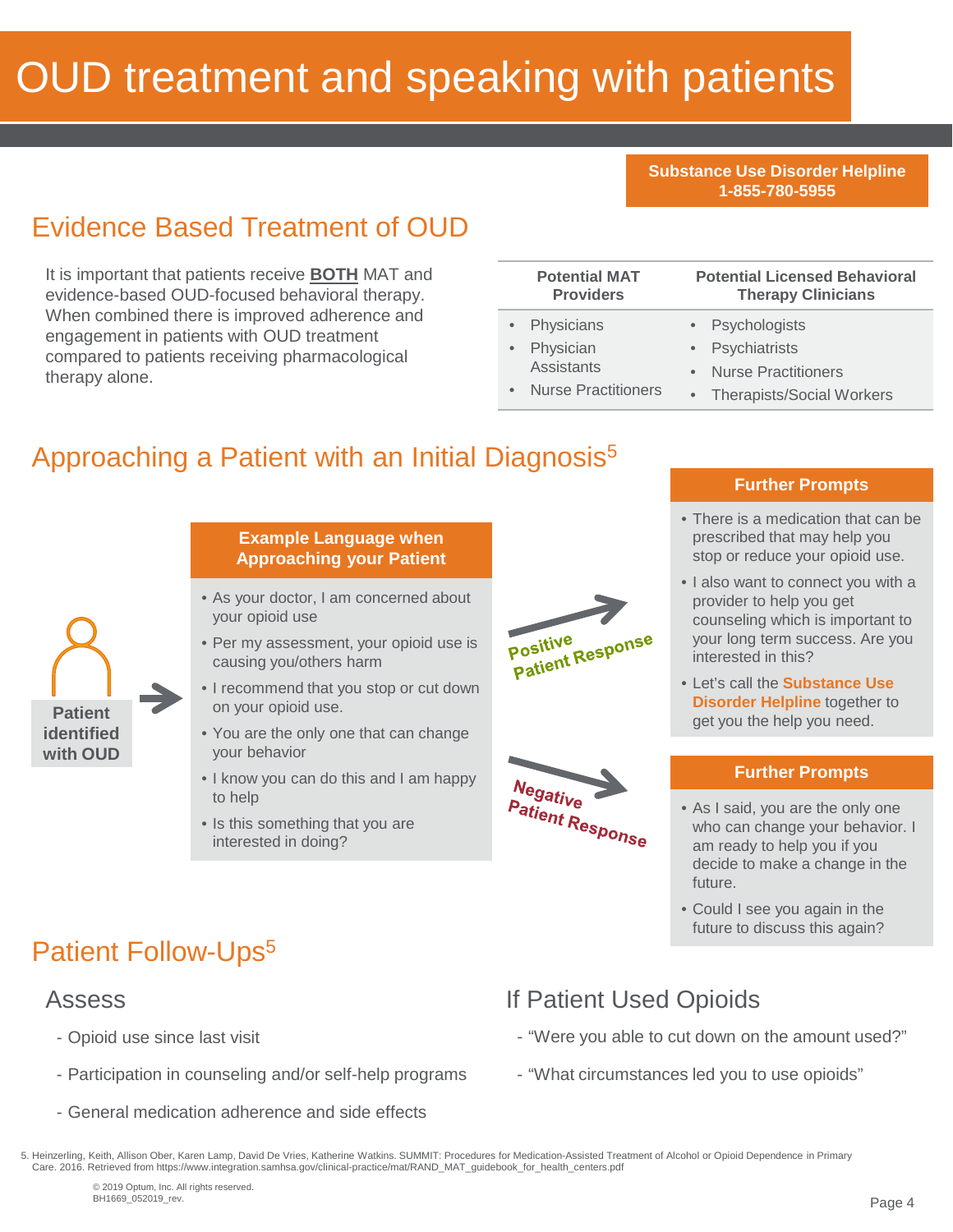# Referring patients to treatment

**Substance Use Disorder Helpline 1-855-780-5955**

## **Finding a Local Behavioral Health Provider**

Optum can help arrange MAT and psychosocial treatment for its members through the steps below. Non-Optum members can contact the behavioral health phone number on the back of their insurance card.

| <b>Option 1</b> | <b>Substance</b><br><b>Use Helpline</b>           | Telephone: 1-855-780-5955<br><b>Online Chat:</b> https://www.liveandworkwell.com/en/public/topics/suds.html                                                                                                                                                                                                                                                                                                                                                                                                      |
|-----------------|---------------------------------------------------|------------------------------------------------------------------------------------------------------------------------------------------------------------------------------------------------------------------------------------------------------------------------------------------------------------------------------------------------------------------------------------------------------------------------------------------------------------------------------------------------------------------|
| <b>Option 2</b> | <b>Online</b><br><b>Provider</b><br><b>Search</b> | Go to Optum's online portal: www.liveandworkwell.com<br>2. Enter access code "Clinician"*<br>3. Select the "Get Started" link under Mental Health Care Search<br>Input your address and enter your desired search term:<br>4.<br>A. For MAT Providers search - "Medication Assisted Treatment"<br>B. For Substance Use Behavioral Therapy search - "Substance Use"<br>When appropriate, select "Add Filters" and the dropdown for<br>5.<br>"Coverage/Plan Type" to filter for the member's category of insurance |
|                 |                                                   | (Medicare, Medicaid, or Commercial)<br>* Because "Clinician" is a general access code, a given member's provider network<br>can differ; therefore, please encourage members to verify any providers' in-network<br>status by calling the number on the back of their behavioral health insurance card                                                                                                                                                                                                            |